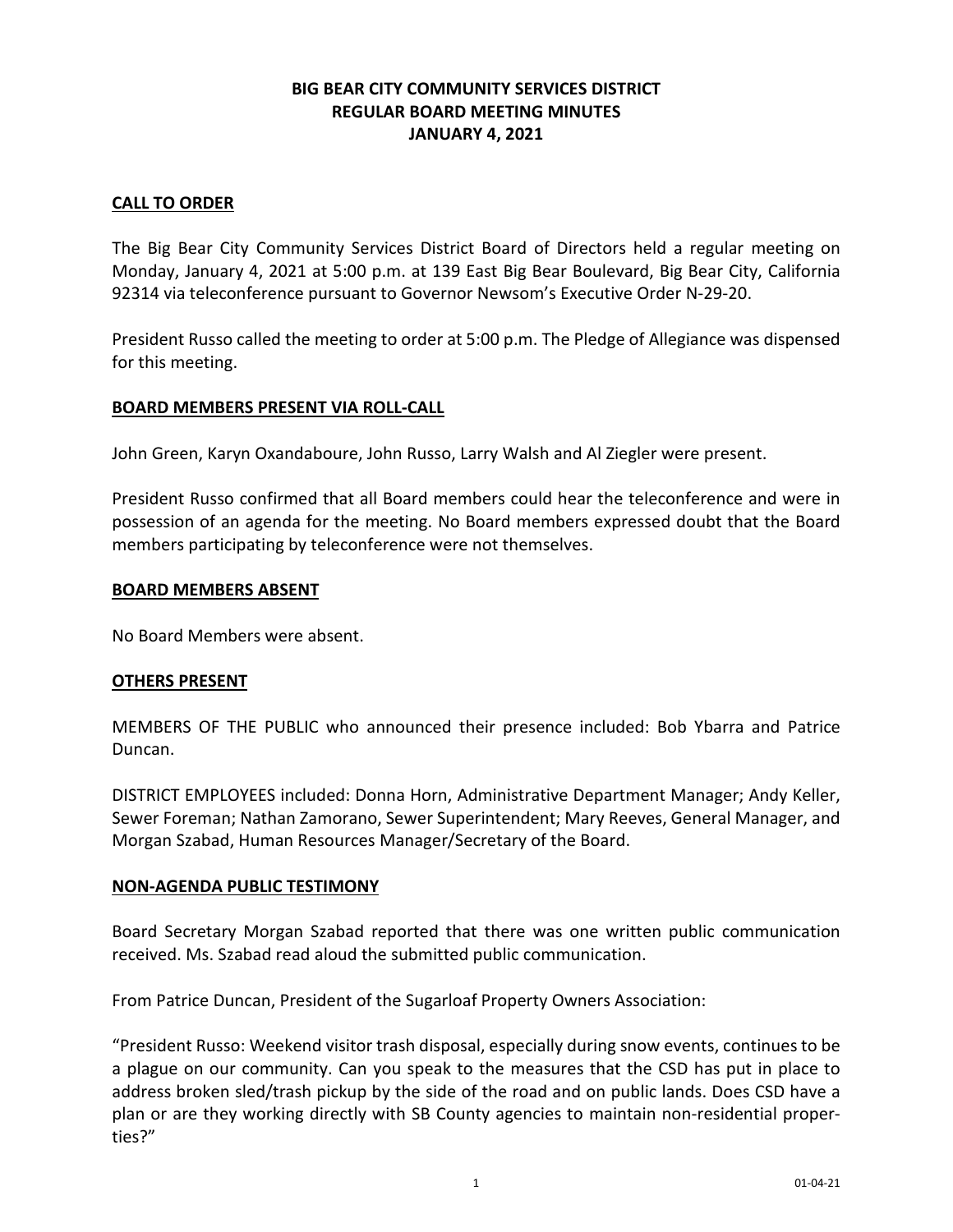General Manager Mary Reeves addressed the questions in this public communication.

## **PRESENTATIONS**

There were no presentation items.

### **INFORMATION ITEMS**

There were no information items.

### **CONSENT CALENDAR**

President Russo read aloud the items on the consent calendar and asked for any public comment regarding the consent calendar items. There was no public comment given.

### **MOTION**

Upon motion by Director Walsh, seconded by Director Oxandaboure, and carried by the following roll-call vote:

| AYES:     | GREEN, OXANDABOURE, RUSSO, WALSH, ZIEGLER |
|-----------|-------------------------------------------|
| NOES:     | <b>NONE</b>                               |
| ABSENT:   | <b>NONE</b>                               |
| ABSTAINS: | <b>NONE</b>                               |

The Board approved the following consent items as presented:

A. Minutes - Regular Meeting December 21, 2020

### **REQUESTS FOR CONTINUANCE**

There were no requests for continuance.

## **ITEMS REMOVED FROM THE CONSENT CALENDAR FOR DISCUSSION**

There were no items removed from the consent calendar for discussion.

## **COMMITTEE & BOARD MEMBER REPORTS**

- A. The following Committees met since the last Board Meeting:
	- BBARWA, December 2, 2020

Director Green stated that he provided notes from this BBARWA meeting to be published along with the agenda. General Manager Reeves summarized Director Green's notes.